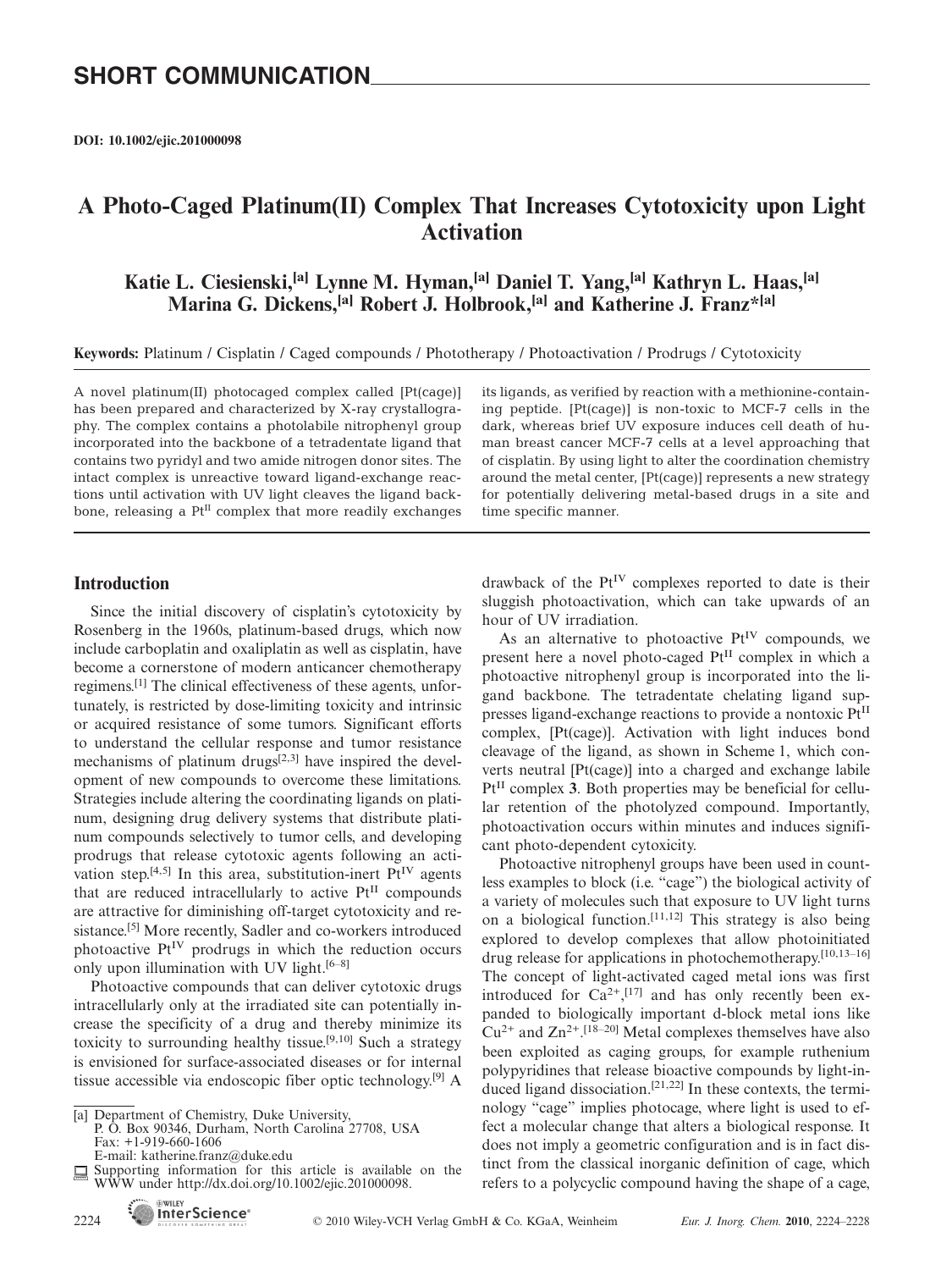

Scheme 1.

or an inclusion compound. The report here demonstrates that a photoactive ligand can be used to unleash the cytotoxicity of a metal-based agent.

#### **Results and Discussion**

[Pt(cage)] was prepared in one step by combining equimolar quantities of  $H_2cage^{[18]}$  and  $Na_2PtCl_4$  in basic ethanol. Recrystallization from acetone/ $H_2O$  permitted analysis by X-ray crystallography that confirmed that two deprotonated amide nitrogens and two pyridyl nitrogens coordinate the  $Pt<sup>II</sup>$  center in square-planar geometry, as shown in Figure 1. In comparison, the copper complex of this ligand,  $[Cu(OH<sub>2</sub>)(cage)]$ , has distorted trigonal bipyramidal geometry that can be attributed to a steric interaction between the  $\alpha$  hydrogens on the pyridyl rings.<sup>[18]</sup> The increased radius of  $Pt<sup>II</sup>$  compared to Cu<sup>II</sup> alleviates this steric clash to accommodate the square planar arrangement preferred by this  $d^8$ metal ion. The average Pt–amide bond length of 1.987 Å and Pt–pyridyl distance of 2.036 Å are similar to those of [Cu(OH<sub>2</sub>)(cage)], 1.943 Å and 2.034 Å respectively.



Figure 1. ORTEP plot of [Pt(cage)] showing 50% thermal ellipsoids. Selected bond lengths and angles: Pt–N1, 2.036(6); Pt–N2, 1.979(6); Pt–N3, 1.994(7); Pt–N4, 2.036(6) Å; N2–Pt–N3, 93.7(3); N2–Pt–N1, 79.8(3); N3–Pt–N1, 173.4(3); N2–Pt–N4, 173.7(3); N3– Pt–N4, 80.2(3); N1–Pt–N4, 106.4(3)°.

To investigate the photoreactivity of [Pt(cage)], solutions of the complex dissolved in pH 7.4 phosphate buffer were irradiated in a Rayonet photoreactor and monitored by UV/Vis spectrophotometry. As shown in Figure 2, spectral changes are apparent within seconds of illumination and exhibit an increase at 320 nm that is characteristic of a nitroso photoproduct. These data suggest that the photoreaction and in turn cleavage of the ligand backbone is complete in approximately 2 min. Analysis of the reaction mixture by liquid chromatography-mass spectrometry (LC-MS) revealed **3** as the major product (see Supporting Information), implying that ligand cleavage occurs at two sites. The products are slightly different from those observed for the apo-ligand or its  $Cu<sup>H</sup>$  complex, where the ligand is cleaved only at one position.<sup>[18]</sup> We hypothesize that upon excitation of the nitrophenyl group, initial bond cleavage occurs to release the picolinamide fragment shown coordinated to Pt in **3** and a nitroso photoproduct that subsequently undergoes a Norrish type II photoreaction to liberate the imine fragment bound to Pt in compound **3** along with nitroso-containing by-products (see Supporting Information). The quantum efficiency for the photolysis of [Pt(cage)] was determined to be 0.75 (Supporting Information). The ligand itself has a quantum efficiency of 0.73, which indicates that coordination by PtII does not decrease photolysis efficiency, as previously observed for [Cu-  $(OH<sub>2</sub>)(cage)$ ].<sup>[18]</sup>



Figure 2. UV/Vis spectra of 80  $\mu$ M [Pt(cage)] in phosphate buffer at pH 7.4 photolyzed in 10 s intervals for a total of 180 s (initial spectrum at time zero is dashed line); inset: absorbance at 320 nm vs. irradiation time shows that the compound is completely photolyzed within 2 min.

The photolysis experiments described above indicate that two bidentate photoproducts remain coordinated to PtII following illumination. In order to determine whether such a product could induce cell death, we treated human breast carcinoma MCF-7 cells with [Pt(cage)] and monitored cyto-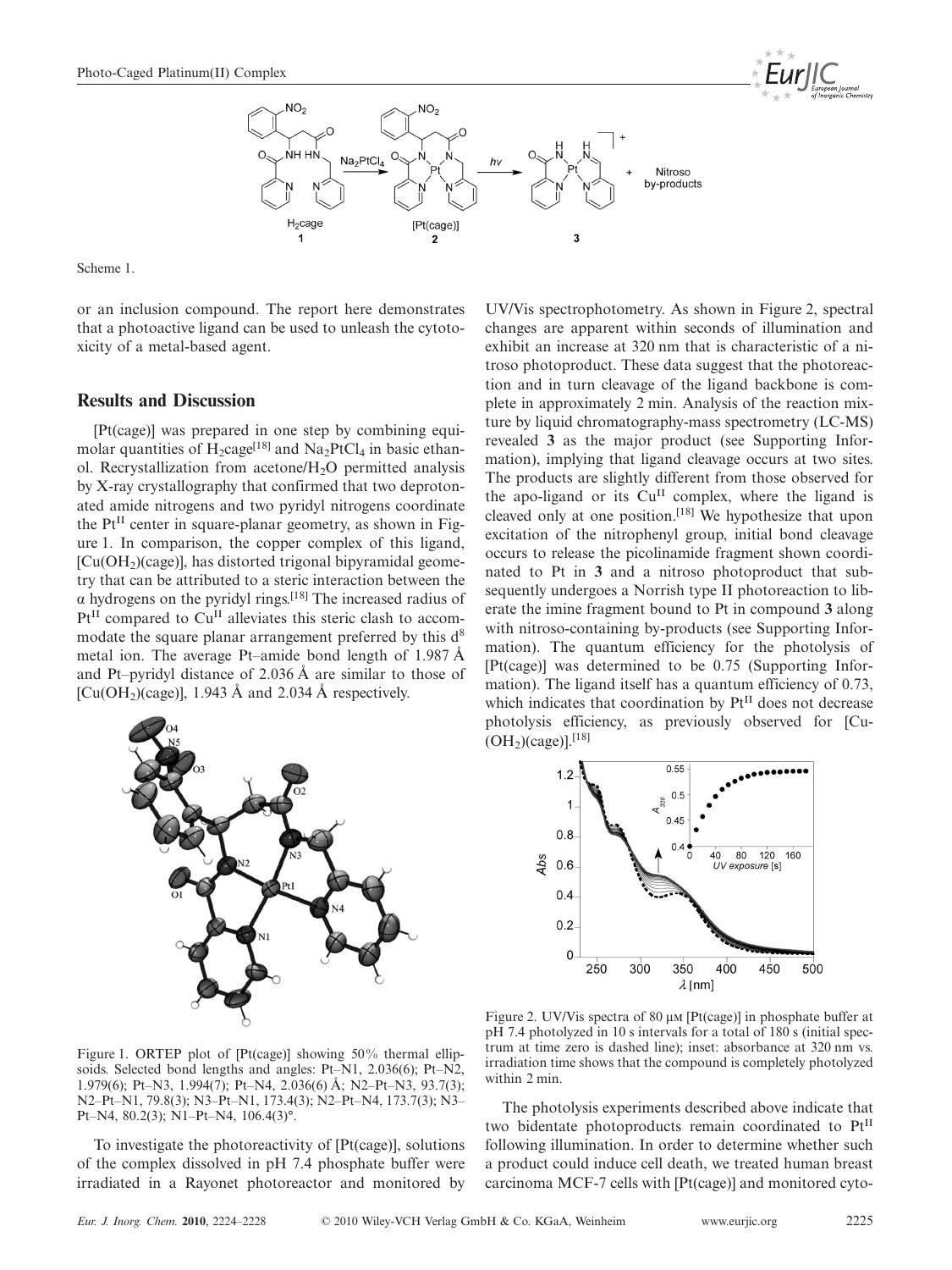# **SHORT COMMUNICATION** K. J. Franz et al.

toxicity of irradiated vs. non-irradiated samples. For comparison, cells were also treated with cisplatin. As shown in Figure 3, control cells exposed to 2 min of UV light remain viable over the course of 96 h and display no increase in cell death compared to cells kept in the dark. As expected, cisplatin induces cytotoxicity in a dose-dependent manner with concentrations ranging from  $50-200 \mu M$ . Exposure of cisplatin-treated cells to UV light only subtly increases sensitivity of the cells to cisplatin cytotoxicity. On the other hand, cells treated with up to  $200 \mu M$  [Pt(cage)] and left in the dark remain viable over the 96 h timecourse, whereas those that are also exposed to 2 min of UV irradiation show a significant increase in cell death. These results suggest that intact [Pt(cage)] itself is non-toxic, but activation with UV-light releases photoproducts that induce cell death in a light-dependent fashion.



Figure 3. Results of cytotoxicity assay performed on MCF-7, human breast carcinoma cell line. Cells were treated with 5–200  $\mu$ M cisplatin or [Pt(cage)] and either left in the dark or exposed to UV light for 2 min (+ UV). Cell death was assessed by the LDH release assay after 48, 72, or 96 h, as indicated. Control cells (ctrl) received no drug treatment but were exposed to UV light.

Control experiments using  $H_2$ cage show that the ligand itself is cytotoxic, even in the dark. As shown in Figure 4, a 200-µM dose of H<sub>2</sub>cage causes nearly  $60\%$  cell death within 48 h, even in the absence of UV irradiation. Cytotoxicity further increases when the cells also receive 2 min of UV exposure, even at the earliest timepoint monitored in these experiments (48 h). In contrast, cells treated with  $200 \mu M$  [Pt(cage)] and irradiation remain mostly viable at 48 h, showing less than 15% cell death. The combined results shown in Figure 3 and Figure 4 indicate that coordination to Pt<sup>II</sup> actually mitigates an inherent cytotoxicity of the ligand. Furthermore, the timing discrepancy in lightactivated cell killing implies different mechanisms of toxicity for  $[Pt(cage)]$  and  $H_2cage$ , which photolytically decompose into different organic fragments. The observations that the carrier ligand's toxicity is increased by light-activation but can be masked by metal binding suggests a possible

synergy between the metal component and ligand component that could be further exploited to improve light-activated cell killing.



Figure 4. Results of LDH cytotoxicity assay performed on MCF-7 cells treated with 5–300  $\mu$ M H<sub>2</sub>cage and either left in the dark or exposed to UV light for 2 min prior to 48 h incubation.

The binding of platinum drugs to DNA is believed to be the primary biological interaction responsible for their anticancer properties.[2] In an attempt to visualize such interactions for [Pt(cage)] or its photoproducts, we used agarose gel electrophoresis. Intact [Pt(cage)] at concentrations up to  $300 \mu$ M had no effect on the migration of either circular or linear plasmid DNA through the gel, suggesting that the compound does not react with DNA to form platinum adducts, at least under the conditions tested (see Supporting Information). This result was expected, given the stability of the tetradentate chelator designed to minimize ligand exchange reactions. However, photolyzed samples of [Pt(cage)] also failed to cause a shift in DNA migration. The lack of evidence for light-dependent DNA platination requires further investigation in order to understand the biological activity of **3** that induces the cytotoxicity observed in Figure 3. Notably, other tetraamine  $Pt^{II}$  complexes have shown cytoxicity in cancer cell lines.[23]

 $Pt<sup>II</sup>$  interactions with sulfur-containing biomolecules are believed to play various roles in the uptake, excretion, resistance and toxicity of platinum drugs.[24] Current Pt-based drugs are thought to enter cells by a combination of passive diffusion and facilitated uptake by transporters that include the sulfur-rich copper transport protein Ctr1. We, and others, have shown that the methionine-rich extracellular regions of Ctr1 are capable of coordinating Pt drugs and, especially in the case of cisplatin, inducing complete loss of the carrier ligands.[25–27] Because such interactions are likely to diminish the cytotoxic potential of Pt drugs, we were curious to compare the difference in reactivity of [Pt(cage)] pre- and post-photolysis with a model Ctr1 peptide. To show that photolysis of [Pt(cage)] causes a change in its reactivity we monitored the ability of the complex to react with the peptide AcMMMMPMTFK that we have previously shown reacts with cisplatin, carboplatin, and oxaliplatin.[25] As shown by the LC/MS data in Figure 5, intact [Pt(cage)] shows no interaction with AcMMMMPMTFK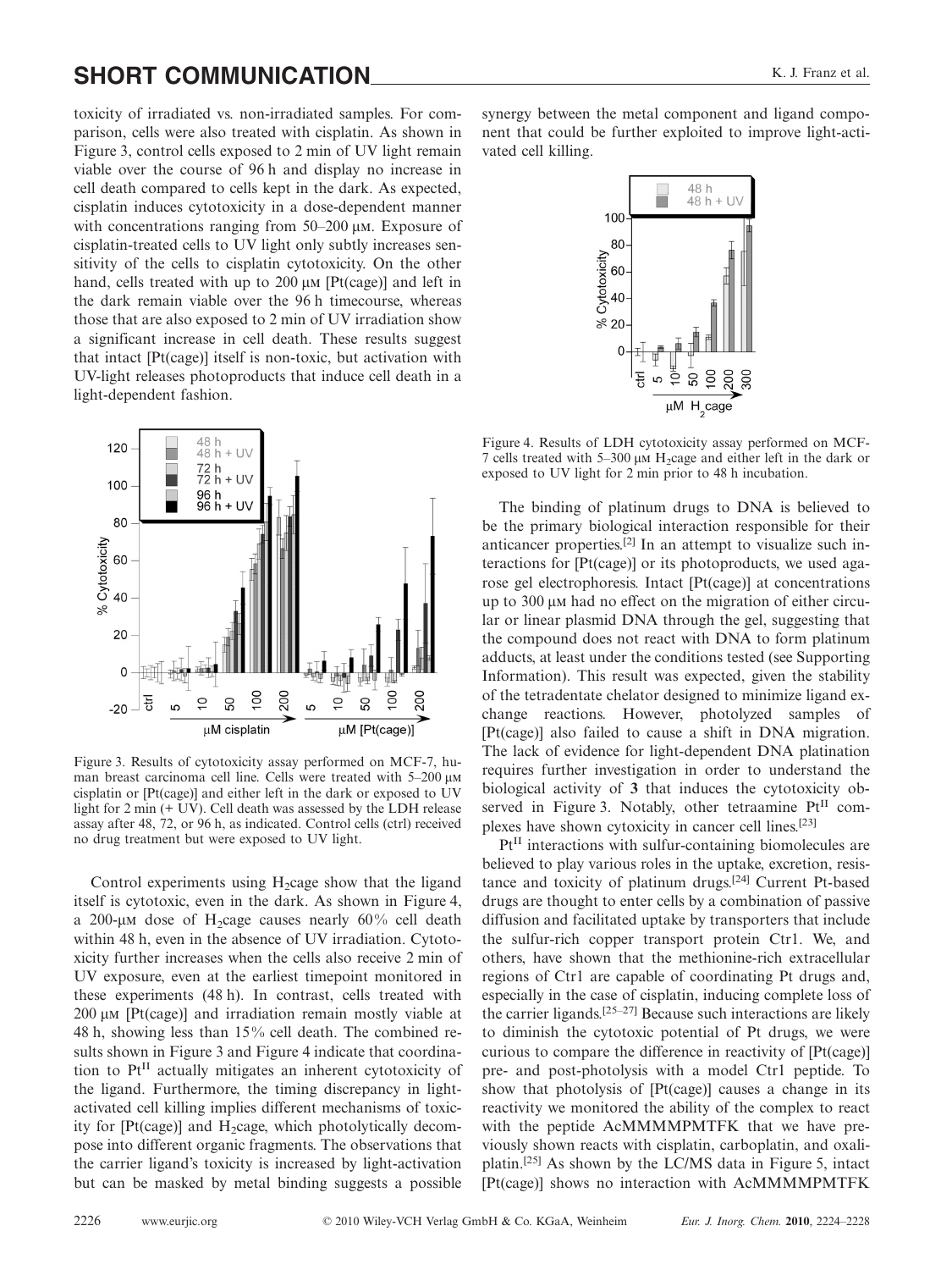even after 24 h of incubation at 37 °C. On the other hand, photolyzed samples show a decrease in signal intensity for both **3** {compared to photolyzed [Pt(cage)] samples without peptide} and the peptide (see Supporting Information, Figure S4), suggesting that a reaction has occurred. Furthermore, new peaks emerge in the UV chromatogram that indicate a complex mixture of products. While most of these species were not able to be identified, one provided a strong ion peak in the mass spectrum at *m*/*z* 1382.5, which is consistent with formation of  $[Pt(AcMMMPMTFK)]^+$ . This result further confirms that the intact [Pt(cage)] is inert to ligand subsitution, whereas the photoproduct can react with biomolecules and shed the bidentate ligands.



Figure 5. Chromatography traces for reaction mixtures of [Pt(cage)] and peptide AcMMMMPMTFK incubated at 37 °C with or without photolysis. Top: trace recorded just after mixing at time zero. Middle: 24 h sample that was not photolyzed shows no changes. Bottom: the UV trace for photoproduct **3** elutes at the same time as [Pt(cage)], but is identified by its mass spectrum (see Supporting Information). Inset: mass spectrum corresponding to elution time 19–21 min, identified as [Pt(AcMMMMPMTFK)]+. For all traces: the peptide absorbs weakly at 254 nm, so provides a weak intensity signal compared to [Pt(cage)]. See Supporting Information for analysis at 228 nm, where the peptide intensity is greater.

The lack of interaction between the methionine-rich peptide and [Pt(cage)] implies that, prior to photo treatment, [Pt(cage)] is unlikely to enter cells via a Ctr1-mediated pathway or be stripped of its carrier ligand. [Pt(cage)] is a neutral complex with a molecular weight less than 500 g/mol, which may be favorable for passive diffusion into cells. Like cisplatin, the [Pt(cage)] photoproduct **3** is a charged complex, which makes it less likely to diffuse through biological membranes and suggests that it could become trapped in the cell to facilitate its cytotoxic effects. This change from



a neutral to charged complex may be another beneficial property imparted by the photoactivation of [Pt(cage)] in addition to the tetradentate-to-bidentate conversion.

#### **Conclusions**

In conclusion, we have presented an inert  $Pt<sup>H</sup>$  compound that upon irradiation with UV light uncages a biologically active Pt<sup>II</sup> complex by cleavage of the ligand backbone. [Pt(cage)] was shown to be non-toxic to human breast carcinoma MCF-7 cells in the dark, however upon irradiation its cytotoxicity increased by 65%. [Pt(cage)] will be a valuable tool for delivering Pt intracellularly in a site and time specific manner and represents an alternative strategy for activating metal-based drugs with light.

### **Experimental Section**

CCDC-756957 contains the supplementary crystallographic data for this paper. These data can be obtained free of charge from The Cambridge Crystallographic Data Centre via www.ccdc.cam.ac.uk/ data\_request/cif.

**Supporting Information** (see also the footnote on the first page of this article): Experimental procedures.

#### **Acknowledgments**

This work was supported in part by the Camille and Henry Dreyfus Foundation, the Sloan Foundation, the National Science Foundation (CAREER 0449699) and Duke University. D. Yang acknowledges a fellowship from the Beckman Scholars Program. Thanks to Ms. Amanda Hoertz for assistance with DNA samples.

- [1] L. Kelland, *Nat. Rev. Cancer* **2007**, *7*, 573–584.
- [2] Y. Jung, S. J. Lippard, *Chem. Rev.* **2007**, *107*, 1387–1407.
- [3] A. V. Klein, T. W. Hambley, *Chem. Rev.* **2009**, *109*, 4911–4920.
- [4] J. Reedijk, *Eur. J. Inorg. Chem.* **2009**, 1303–1312.
- [5] P. C. A. Bruijnincx, P. J. Sadler, *Curr. Opin. Chem. Biol.* **2008**, *12*, 197–206.
- [6] F. S. Mackay, J. A. Woods, P. Heringova, J. Kasparkova, A. M. Pizarro, S. A. Moggach, S. Parsons, V. Brabec, P. J. Sadler, *Proc. Natl. Acad. Sci. USA* **2007**, *104*, 20743–20748.
- [7] F. S. Mackay, N. J. Farrer, L. Salassa, H.-C. Tai, R. J. Deeth, S. A. Moggach, P. A. Wood, S. Parsons, P. J. Sadler, *Dalton Trans.* **2009**, 2315–2325.
- [8] P. J. Bednarski, R. Grünert, M. Zielzki, A. Wellner, F. S. Mackay, P. J. Sadler, *Chem. Biol.* **2006**, *13*, 61–67.
- [9] P. J. Bednarski, F. S. Mackay, P. J. Sadler, *Anti-Cancer Agents Med. Chem.* **2007**, *7*, 75–93.
- [10] T. Ito, K. Tanabe, H. Yamada, H. Hatta, S. Nishimoto, *Molecules* **2008**, *13*, 2370–2384.
- [11] A. Deiters, *ChemBioChem* **2009**, *11*, 47–53.
- [12] H.-M. Lee, D. R. Larson, D. S. Lawrence, *ACS Chem. Biol.* **2009**, *4*, 409–427.
- [13] S. S. Agasti, A. Chompoosor, C.-C. You, P. Ghosh, C. K. Kim, V. M. Rotello, *J. Am. Chem. Soc.* **2009**, *131*, 5728–5729.
- [14] J. L. Vivero-Escoto, I. I. Slowing, C.-W. Wu, V. S. Y. Lin, *J. Am. Chem. Soc.* **2009**, *131*, 3462–3463.
- [15] W. Lin, D. Peng, B. Wang, L. Long, C. Guo, J. Yuan, *Eur. J. Org. Chem.* **2008**, 793–796.
- [16] M. Noguchi, M. Skwarczynski, H. Prakash, S. Hirota, T. Kimura, Y. Hayashi, Y. Kiso, *Bioorg. Med. Chem.* **2008**, *16*, 5389– 5397.